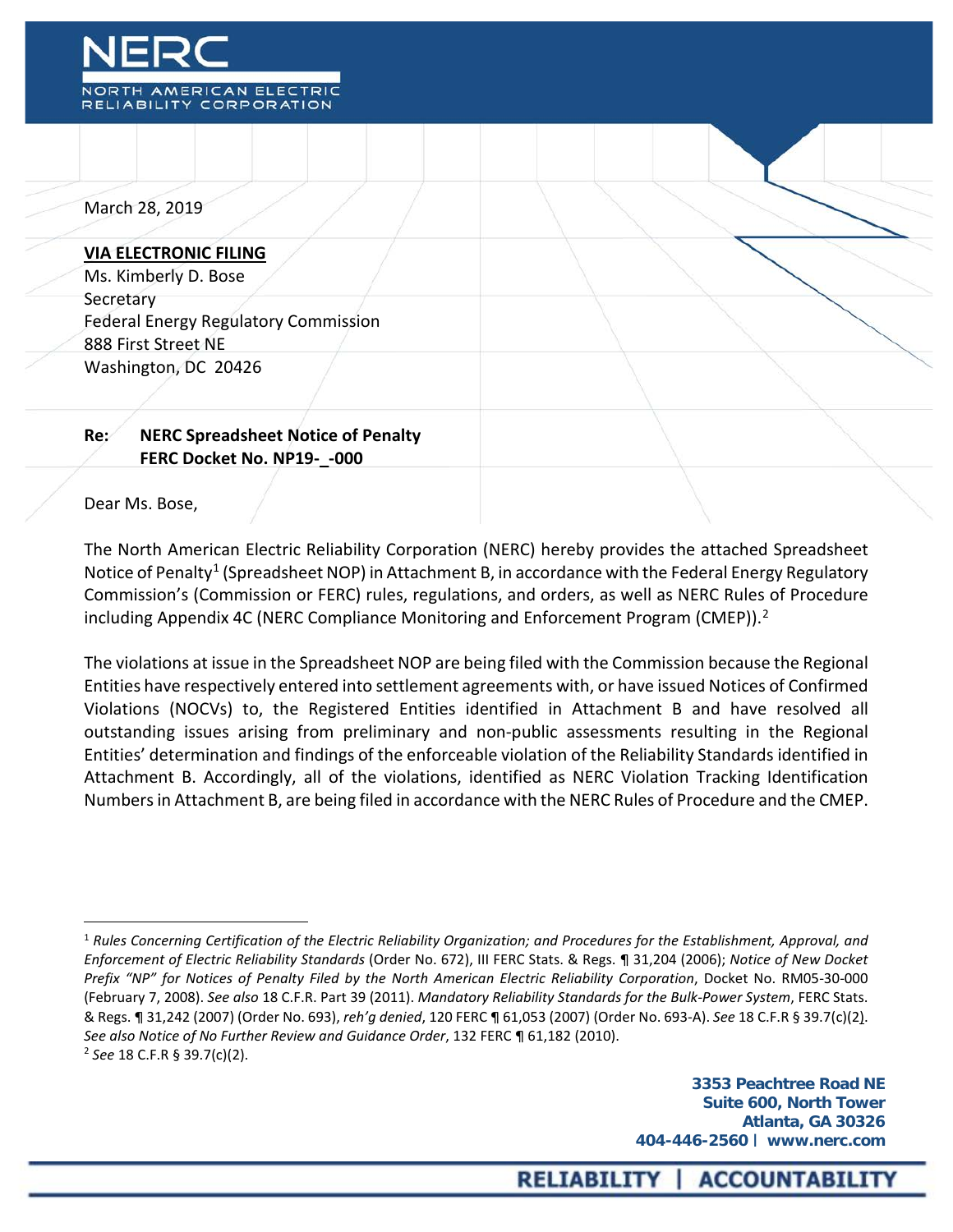

NERC Spreadsheet Notice of Penalty March 28, 2019 Page 2

# **Statement of Findings Underlying the Alleged Violations**

The descriptions of the violations and related risk assessments are set forth in Attachment B.

This filing contains the basis for approval in accordance with Section 39.7 of the Commission's regulations, 18 C.F.R. § 39.7 (2018). Each Reliability Standard at issue in this Notice of Penalty is set forth in Attachment B.

### **Status of Mitigation**[3](#page-1-0)

The mitigation activities are described in Attachment B for each respective violation. Information is also provided regarding the dates of Registered Entity certification and the Regional Entity verification of such completion where applicable.

# **Statement Describing the Proposed Penalty, Sanction, or Enforcement Action Imposed**[4](#page-1-1)

### **Basis for Determination**

Taking into consideration the Commission's direction in Order No. 693, the NERC Sanction Guidelines and the Commission's July 3, 2008, Guidance Order; the October 26, 2009, Guidance Order; the August 27, 2010, Guidance Order; and the March 1[5](#page-1-2), 2012, Compliance Enforcement Initiative Order,<sup>5</sup> the violations in the Spreadsheet were approved by NERC Enforcement staff under delegated authority from the NERC Board of Trustees Compliance Committee.

Pursuant to Order No. 693, the penalties will be effective upon expiration of the 30-day period following the filing of this Notice of Penalty with FERC, or, if FERC decides to review any specific penalty, upon final determination by FERC.

 $\overline{a}$ 

<span id="page-1-0"></span><sup>3</sup> *See* 18 C.F.R § 39.7(d)(7).

<span id="page-1-1"></span><sup>4</sup> *See* 18 C.F.R § 39.7(d)(4).

<span id="page-1-2"></span><sup>5</sup> *North American Electric Reliability Corporation*, "Guidance Order on Reliability Notices of Penalty," 124 FERC ¶ 61,015 (2008); *North American Electric Reliability Corporation*, "Further Guidance Order on Reliability Notices of Penalty," 129 FERC ¶ 61,069 (2009); *North American Electric Reliability Corporation,* 132 FERC ¶ 61,182 (2010); *North American Electric Reliability Corporation,* "Order Accepting with Conditions the Electric Reliability Organization's Petition Requesting Approval of New Enforcement Mechanisms and Requiring Compliance Filing," 138 FERC ¶ 61,193 (2012).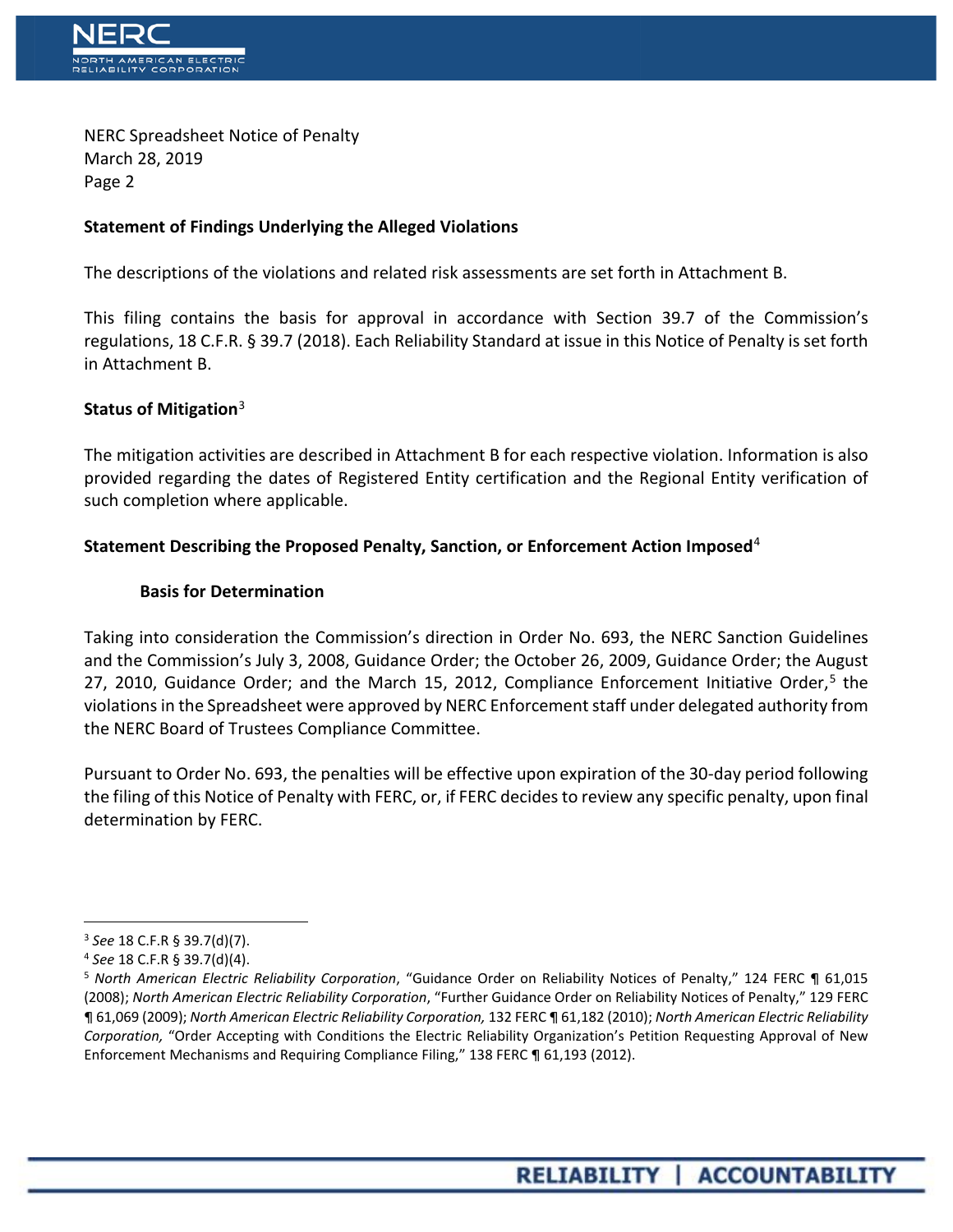

NERC Spreadsheet Notice of Penalty March 28, 2019 Page 3

# **Attachments to be included as Part of this Spreadsheet Notice of Penalty**

The attachments to be included as part of this Spreadsheet Notice of Penalty are the following documents and materials:

- a) CEII Justification Categories, included as Attachment A;
- b) Spreadsheet Notice of Penalty, included as Attachment B; and
- c) Additions to the service list, included as Attachment C.

### **Notices and Communications**

Notices and communications with respect to this filing may be addressed to the following as well as to the entities included in Attachment C to this Spreadsheet NOP:

Edwin G. Kichline\* Senior Counsel and Director of Enforcement Oversight North American Electric Reliability Corporation 1325 G Street NW Suite 600 Washington, DC 20005 (202) 400-3000 (202) 644-8099 – facsimile ed.kichline@nerc.net

\*Persons to be included on the Commission's service list are indicated with an asterisk.